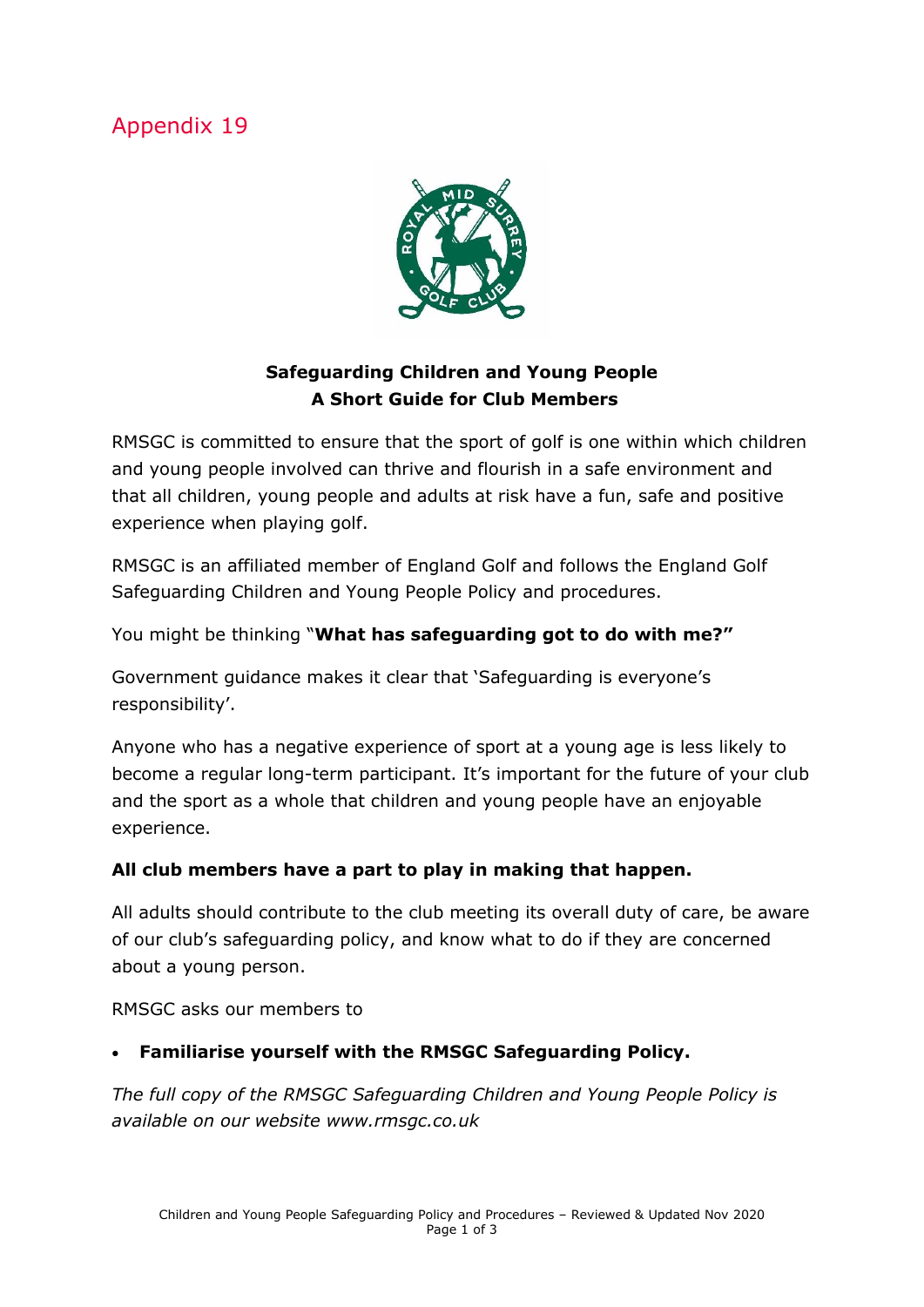• In particular familiarise yourself with: *(Golf Clubs can add relevant information from their Safeguarding Policy in each section)*

### **1. RMSGC Codes of Conduct**

Adults should always be aware that age related differences exist and conduct themselves in a manner that both recognises this and prioritises the welfare of children and young people.

### **2. Anti-Bullying Policy**

RMSGC believe that every effort must be made to eradicate bullying in all its forms. The Club will not tolerate bullying in any of its forms during club matches, competitions, coaching or at any other time while at the club.

### **3. Transport Policy**

The club believes it is primarily the responsibility of parents/carers to transport their child/children to and from events unless informed otherwise by the Junior Organiser.

### **4. Changing Room Policy**

The changing rooms are used by all members & visitors. Wherever possible adults will avoid changing or showering at the same time as children but parents will be made aware that with limited changing room space there will be occasions when adults and children may need to share the facilities. Where a parent/carer does not consent to their child accessing the changing rooms, it is their responsibility to either supervise the child while in the changing rooms or ensure that they do not use them.

# **5. Photography, Videoing and the use of Social Media Policies**

Think very carefully before contacting a young person via mobile phone, e-mail or social media.

Do not accept children as contacts on social networking sites if you hold a position of trust with children/young people.

In general stick to group communications, copy the communication to a parent and only communicate about organisational matters.

#### **What should I do if I'm concerned about a child or young person?**